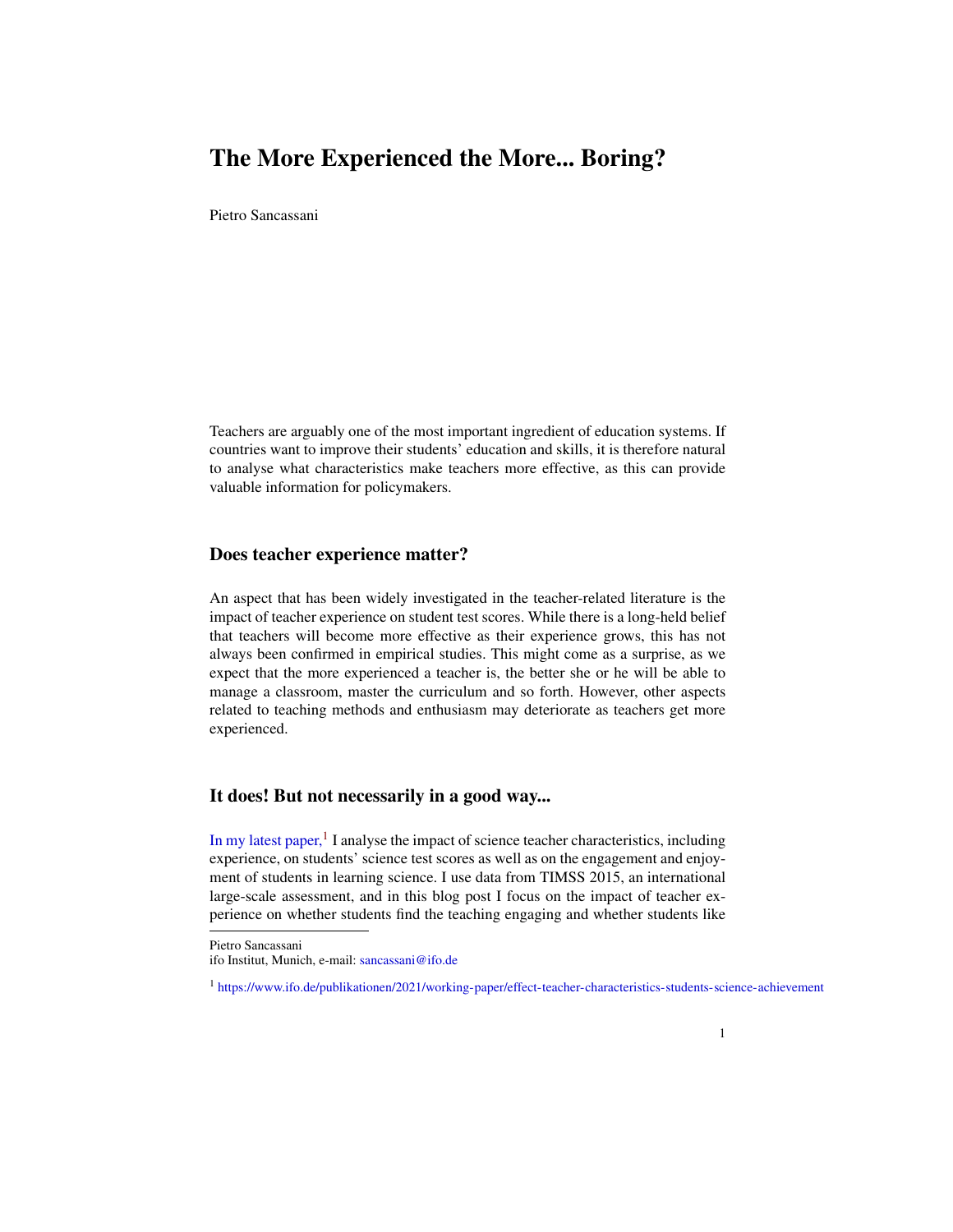

Fig. 1 The Impact of Teacher Experience on the *Students Find the Teaching Engaging* and the *Like Learning the Subject Indicators*

Source: own elaboration of TIMSS 2015 data. The figures show the impact of years of teacher experience on standardized students' indicators after controlling for students' and teachers' background characteristics (like student SES, gender etc.) for 39,827 students in 10 countries (Armenia, England, Georgia, Hungary, Kazakhstan, Lithuania, Malta, Russia, Slovenia and Sweden)

learning a subject using 4 four science subjects: Physics, Chemistry, Biology, and Earth science.

I restrict the analysis to countries where these four science subjects are taught by at least two different teachers, which gives me a sample of 10 countries and roughly 40,000 students. In this setting, the deviation of outcomes in one subject from the average science outcome of each student is associated with the deviation of teacher characteristics in the same subject from the average science teacher characteristics of each student. This procedure has several advantages. First, it controls for important factors, such as student socio-economic status or average science knowledge, that are likely to affect the outcomes of interest. Second, the estimated coefficients are not affected by the fact that students from more affluent background tend to be matched with more prepared teachers. In this scenario, we can credibly attribute the impact on the outcomes of interests to the teacher characteristics.

My results consistently show that experience has a negative and statistically significant impact on both the engaging teaching and enjoying learning indicators. The results are consistent across all subjects and are also confirmed when using standard regression models.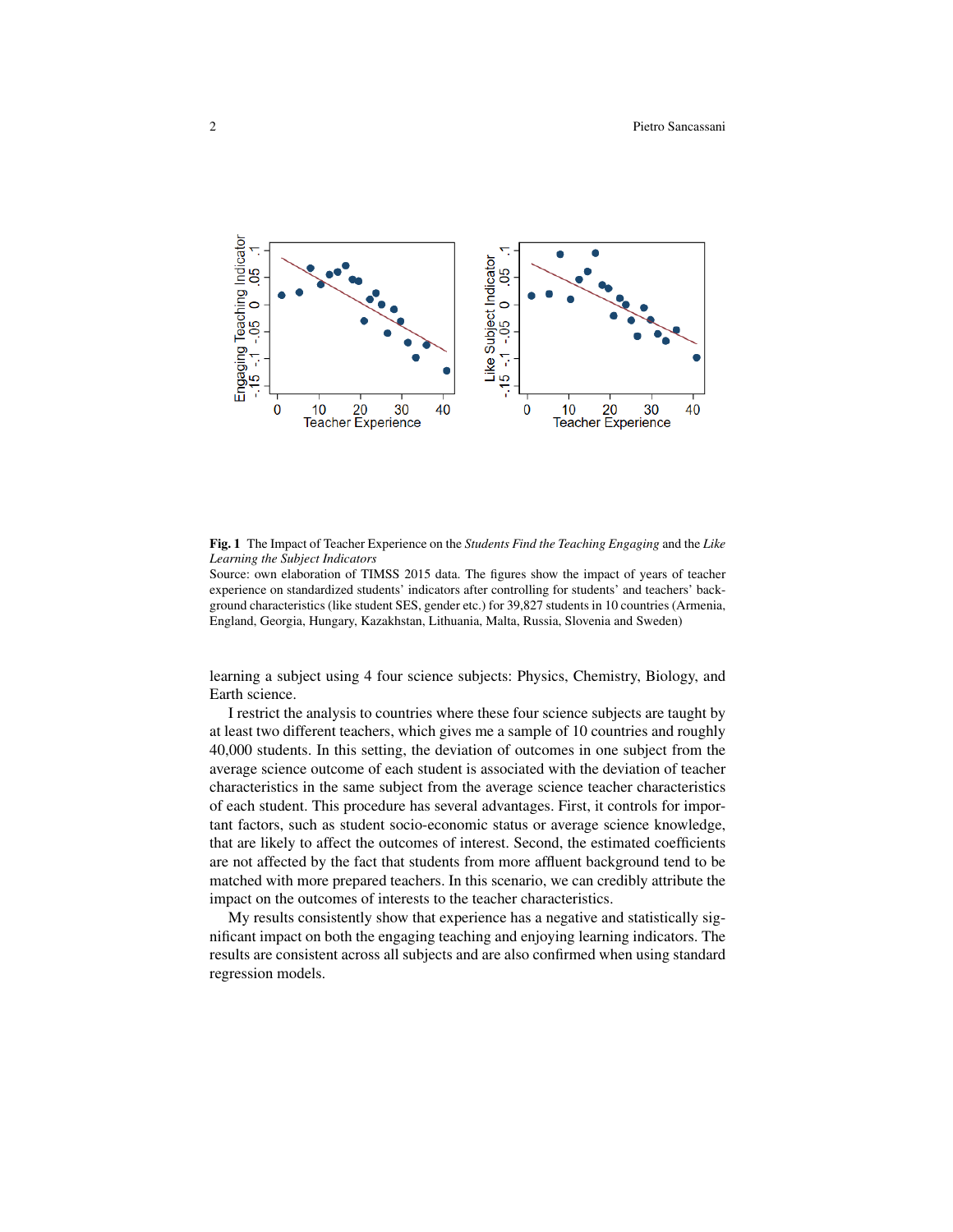The More Experienced the More... Boring? 3

This is clearly shown in Figure 1, where I report the impact of teacher experience on the students' indicators net of many students' and teachers' background variables. In both cases, the slope of the line capturing this relationship is clearly negative.

## So what?

Keeping students engaged should be the objective of every teacher. Similarly, teachers should strive to make their students enjoy learning the subjects they teach. These aspects, in turn, also contribute to students' success. While the relation between teacher experience and students' test scores has been widely investigated, we know relatively little about the relation between teacher experience and students' engagement or students' enjoyment of a subject. There is therefore need for further research on what aspects can maintain teachers engaging throughout their careers. For example, teachers (and, consequently, students) could benefit from professional development programs aimed at the deployment of digital technologies in class. This has the potential of keeping teaching methods in line with students' interests and preferences, an aspect that could play an important role in maintaining a high level of pedagogical efficacy for teachers.

### References:

Sancassani, P. (2021). *The Effect of Teacher Characteristics on Students' Science Achievement*. ifo Working Paper No. 348